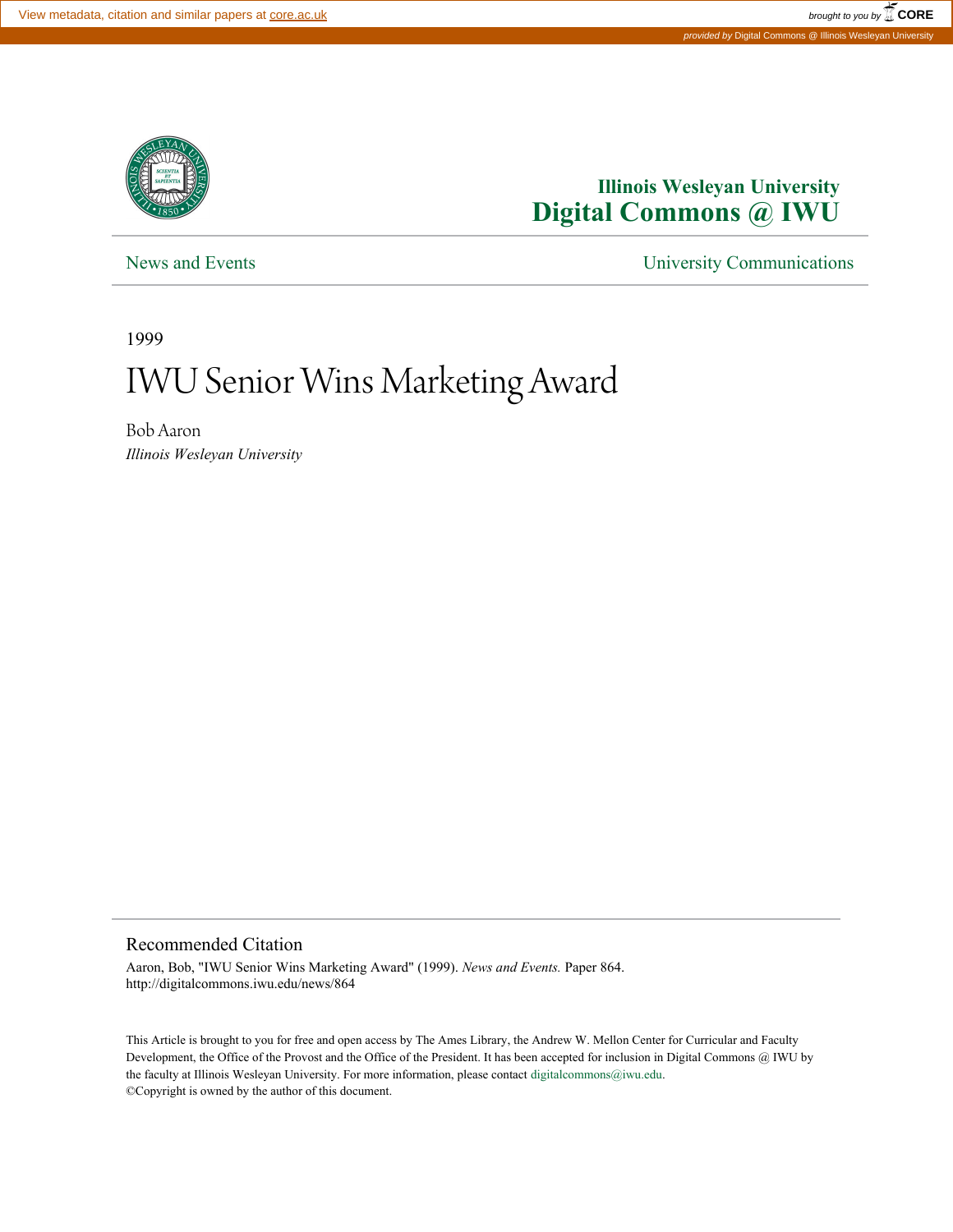April 20, 1999 **Contact:** Bob Aaron, 309/556-3181

## **IWU Senior Wins Marketing Award**

BLOOMINGTON, Ill.—An Illinois Wesleyan University senior majoring in business administration has won the campus' Outstanding Marketing Award from the American Marketing Association.

Heidi Keller, a Sandwich, Ill., resident, received the Award April 13 (Tuesday) at a dinner at Bloomington's Crestwicke Country Club, attended by 20-30 professionals who are AMA members.

"It feels great" to win the award, Keller said. "My four years of work in the classroom and internships—and my involvement with the AMA—has paid off. I'm very happy about it."

Fred Hoyt, associate professor of business administration, nominated Keller for the award.

"Ms. Keller has earned this distinction," Hoyt wrote in his nomination letter, "because of the combination of courses she has taken, the internship experiences she has pursued, and the dedication she has shown to the American Marketing Association.

"She has not only taken all the marketing courses at Illinois Wesleyan," Hoyt added, "but to learn more, she enrolled in a teaching internship so that she could assist with the services marketing class. Like many of our better students, she has a minor in another field—Risk Management. Her work at McDonald's and the Arthritis Foundation has helped her add the practical to the theoretical."

Keller is attracted to marketing, she says, because it's always changing.

As an intern at the McLean County branch of the Arthritis Foundation, Keller was involved in fund-raisers for the organization, working closely with the branch director and health coordinator.

Since June, 1998, Keller has been an intern with Bloomington-based McDonald's, a group of 10 restaurants. "I could write a 10-page essay about everything I do there," Keller said.

Among Keller's responsibilities was planning McKid's Day, an August, 1998, charity event that raised money for the community cancer center. The carnival-like program featured pony rides, arts and crafts, music groups, entertainers, and an appearance by Ronald McDonald. The four-hour event attracted between 800 and 1,000 attendees.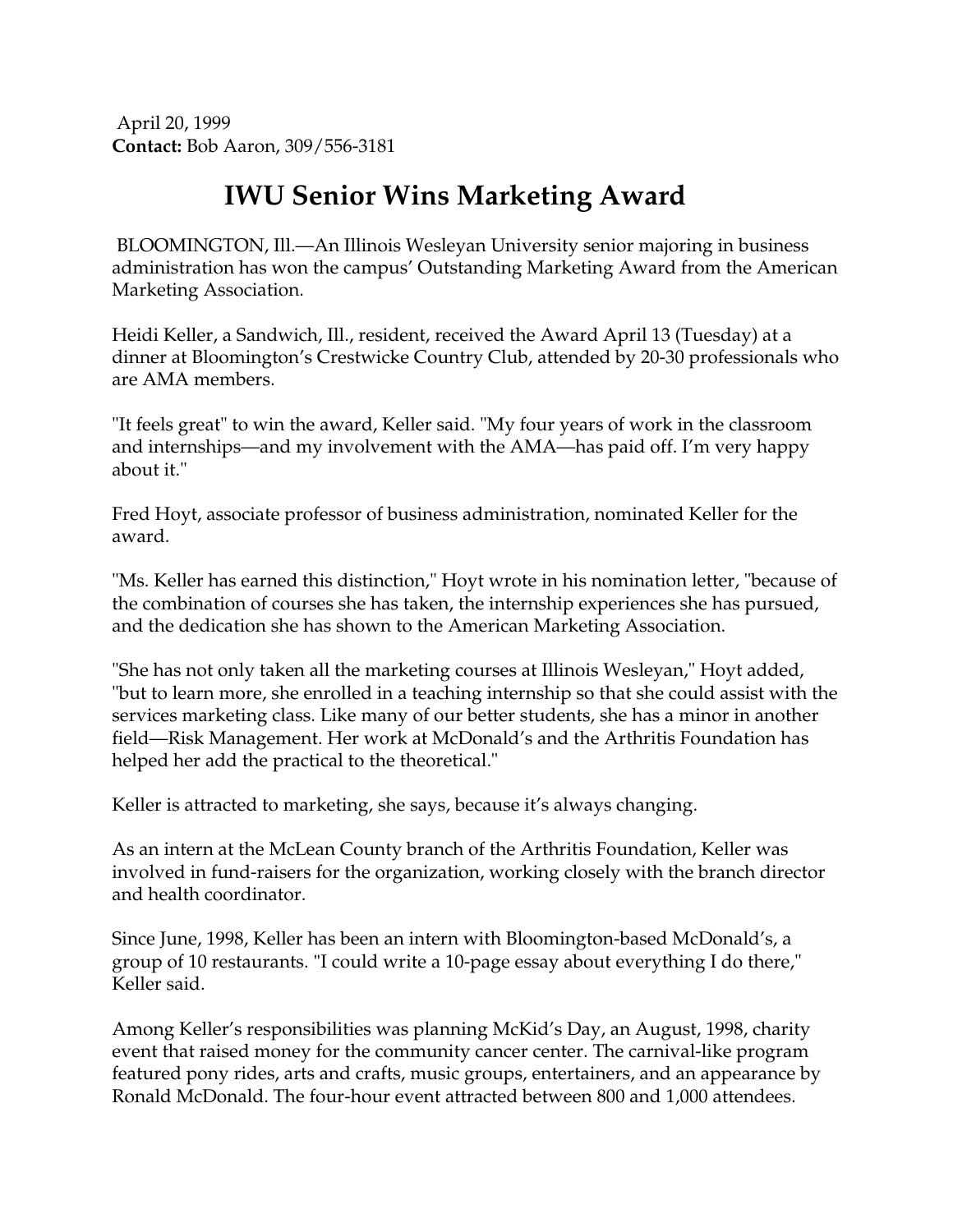Keller's responsibilities also include "escorting" Ronald McDonald at events in Bloomington-Normal. Recently, she visited two Bloomington elementary schools—St. Mary's and Irving—with Ronald McDonald. She schedules Ronald McDonald, handles billings, and devises calendars for activities in several central Illinois locales.

"I've been in parades and gone to schools and libraries with Ronald McDonald," Keller said. "The kids love him. He does magic tricks and his humor is tied to education. The children often want to follow him out of the school."

Keller also has been involved in the Partnership in Education program, where schools team up with individual McDonald's restaurants. Among partnership activities are "spirit nights," when school principals and teachers work behind a restaurant counter and a portion of the proceeds from a couple of hours of food sales is earmarked to help the school.

Keller has been an active member of IWU's AMA chapter, serving on its Executive Board and handling membership and recruitment activities.

Recognizing Keller's extra-curricular activities, Hoyt wrote in his nomination letter: "Heidi also has a commendable record of volunteer work—through the AMA and through her sorority, Kappa Kappa Gamma, which includes service to the Red Cross, various activities at IWU, and the Baby Fold."

"All my experience gained in the classroom and internships—all of these different experiences and knowledge," Keller said, "I will definitely use in my career."

Keller will be traveling to southern Europe Italy, Spain, Greece, and Turkey—in May as part of an IWU travel course with a focus on international business.

Keller is the daughter of Roger and Rebecca Keller of 1569 Lake Holiday Dr., Sandwich, which is about 70 miles from Chicago. Keller is a 1995 graduate of Sandwich High School.

Illinois Wesleyan's AMA chapter has about 20-30 student members, primarily majoring in business administration.

The AMA, founded in 1937, is the world's largest and most comprehensive professional society of marketers, consisting of more than 45,000 worldwide members in 92 countries and 500 chapters across North America. Its goal is to promote education and assist in personal and professional career development among marketing professionals.

IWU, founded in 1850, enrolls about 2,000 students in a College of Liberal Arts, and individual schools of Music, Theatre Arts, Art, and Nursing. Since 1994, these facilities have been added to the IWU campus: a \$15 million athletics and recreation center, a \$25